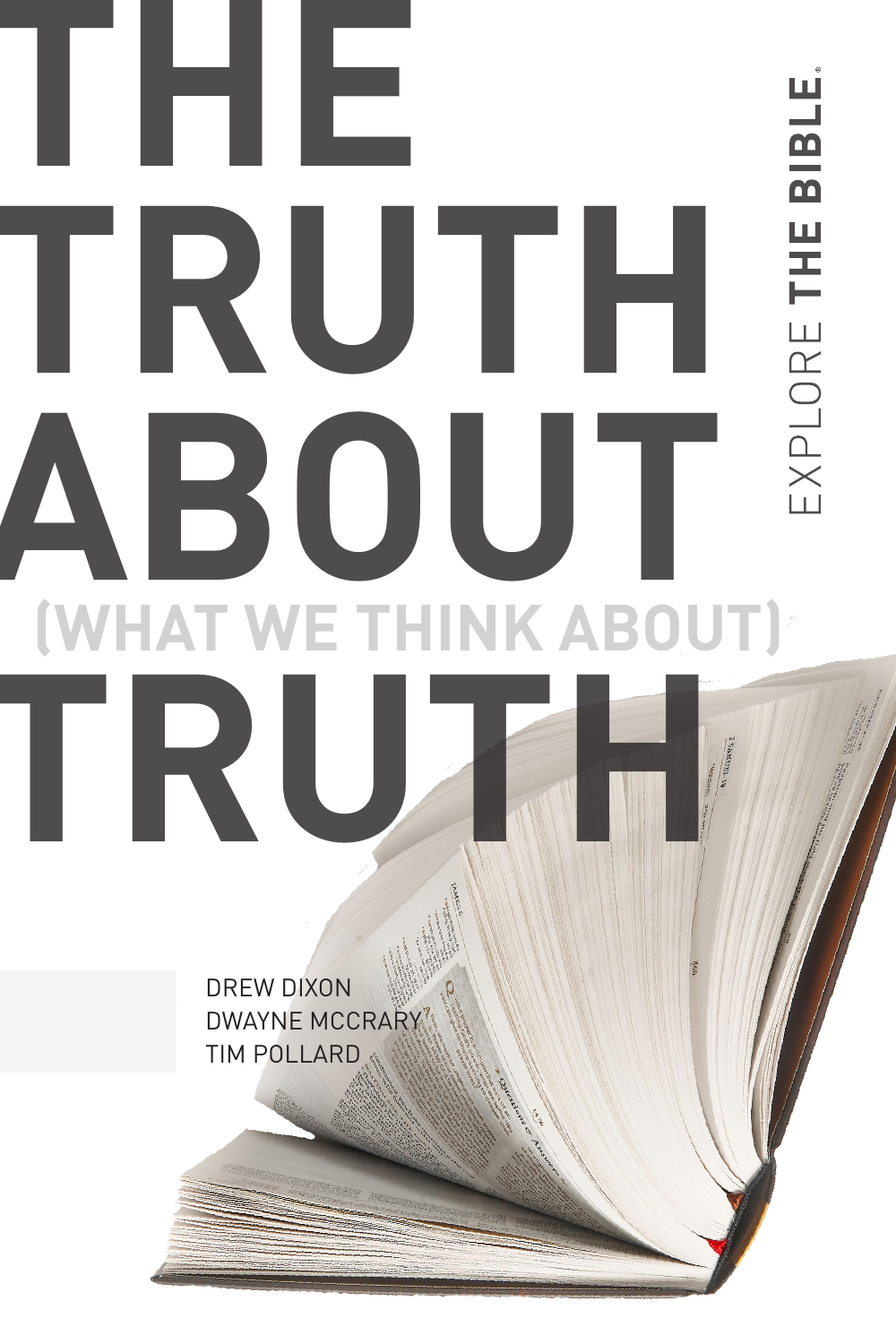© 2020 LifeWay Christian Resources One LifeWay Plaza Nashville, TN 37234

Unless otherwise noted, all Scripture quotations are taken from the Christian Standard Bible®, Copyright 2019 by Holman Bible Publishers. Used by permission. Christian Standard Bible and CSB® are federally registered trademarks of Holman Bible Publishers.

All rights are reserved. No part of this publication may be reproduced, stored in a retrieval system, or transmitted in any form or by any means, electronic, mechanical, photocopying, recording, or otherwise, without prior permission of Explore the Bible®.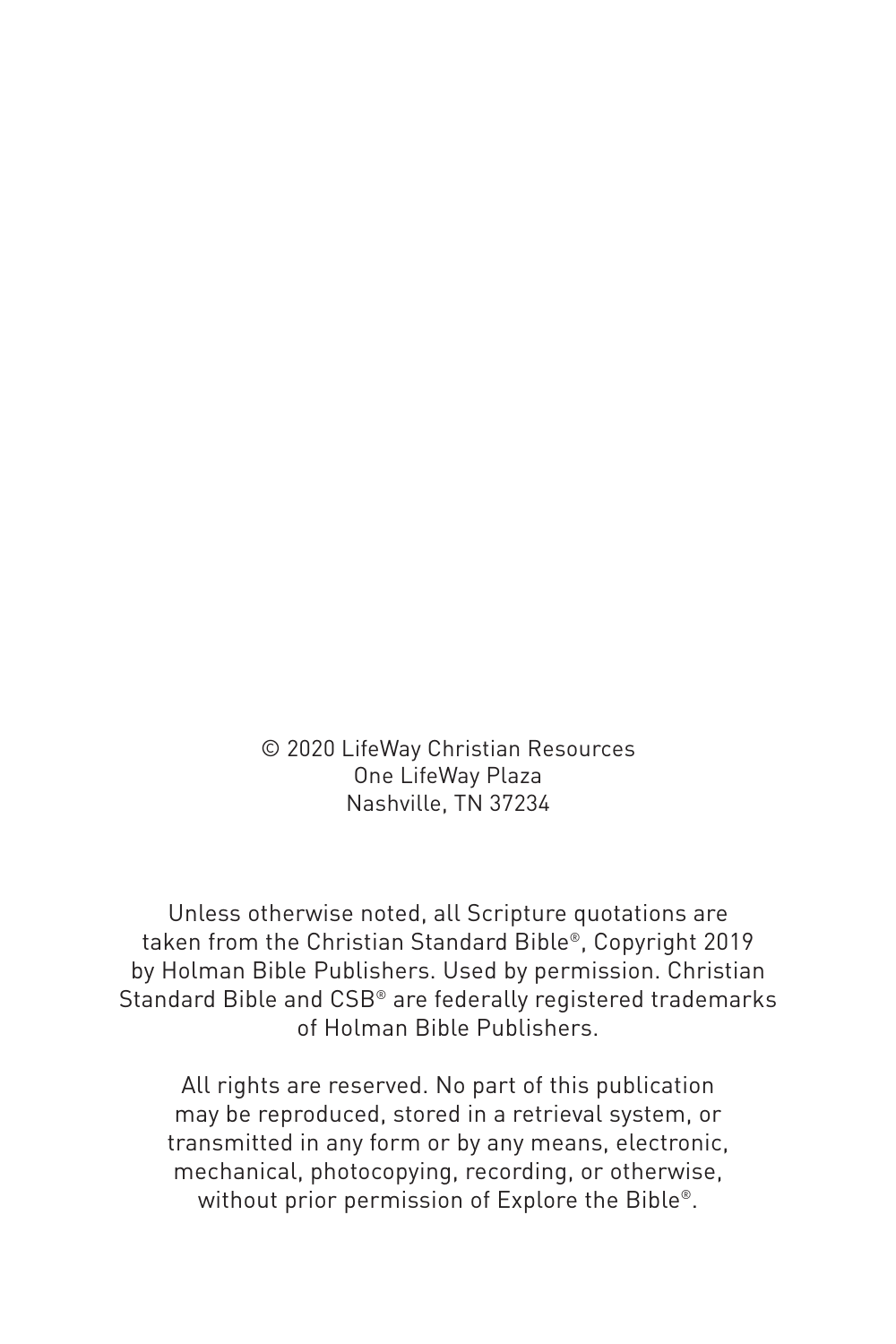**IDD CHRISTIANS REALLY UNDERSTAND THE BIBLE?**<br>
Many Christians will say they are confident in their ability to under contour and explain the Bible . But if the also with the is the case, why does it seemed the discover t Many Christians will say they are confident in their ability to understand and explain the Bible. But if that is the case, why does it seem like so few do so correctly? In partnership with LifeWay Research, Explore the Bible wanted to discover the answer. The result is a survey conducted in September 2019 that revealed a number of troubling realities about the shifting nature of truth:

- The vast majority of American churchgoers believe that the Bible means different things to different people.
- $\rightarrow$  3 out of 10 accept some truths from the Bible but reject others that do not fit their beliefs.
- 24% say that some biblical truths become obsolete as culture changes.

Despite this concerning trend, there are also signs of hope that Christians actually want to understand the Bible:

- $-$  93% say it is important to apply the meaning and principles of Scripture to today's context.
- 93% enjoy exploring a passage of Scripture to understand its meaning.
- $-$  96% say it is important to understand the context in which the Bible was written.

**(YOU CAN FIND THE WHOLE STUDY AT LIFEWAYRESEARCH.COM.)**

In this eBook, the Explore the Bible team offers a series of essays that explore the concerns raised by this survey and celebrate the signs of hope found within. And we're sharing it for one reason: We love the Bible. We love helping people of all backgrounds and ages learn how to study the Bible. That's why Explore the Bible exists: to help the whole church understand the whole truth of Scripture, book by book.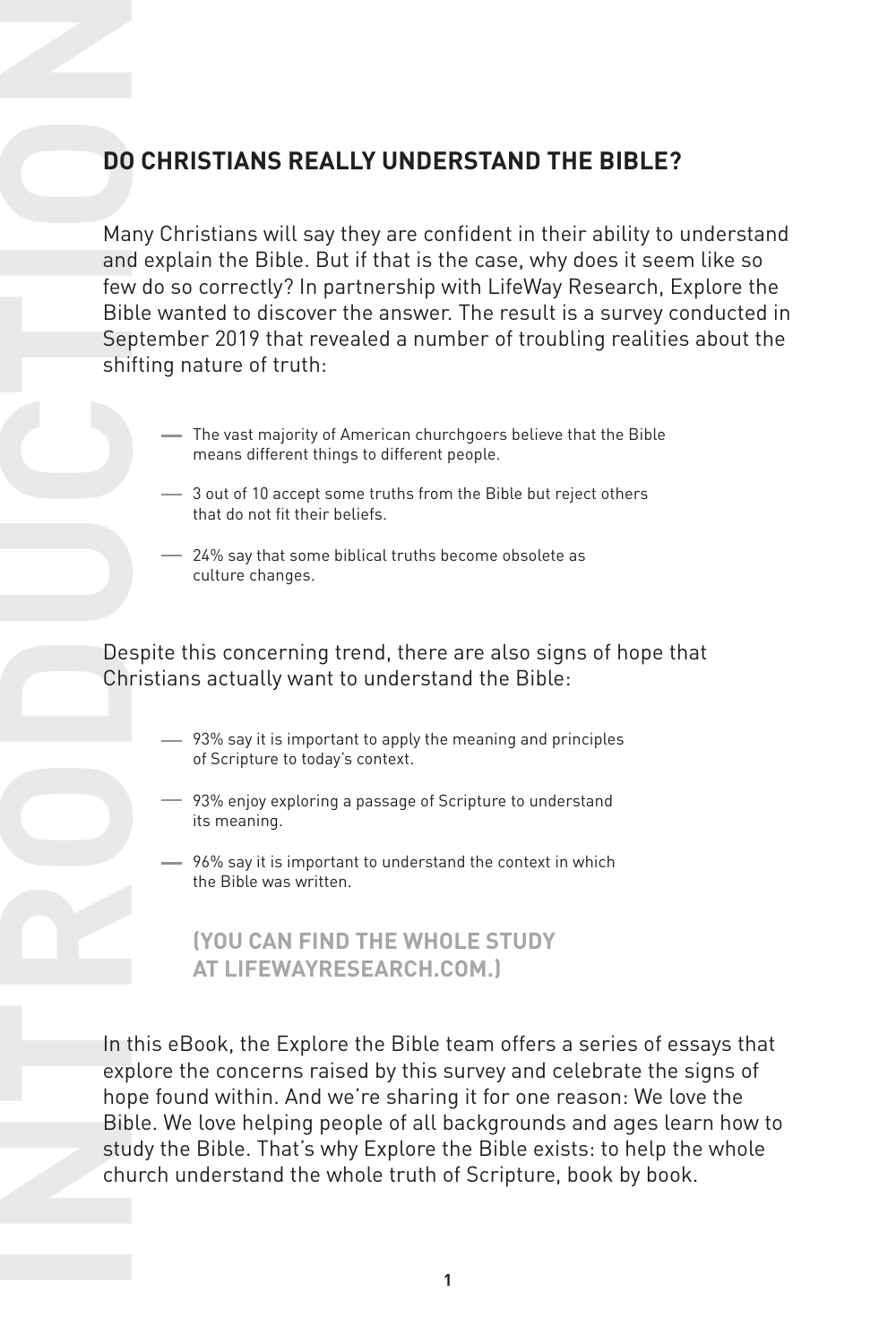#### **The Question We Need to Ask Before "What Does the Bible Mean to Me?"**

Drew Dixon

**1: THE SHIFTING VALUE OF TRUTH**<br> **PART ONEX THE SHIFTING VALUE OF TRUTH**<br> **PART ONEX THE SHIFTING VALUE OF TRUTH**<br> **PART ONEX THE SHIFT ONEX THE SHIFT ONEX THE SHIFT ONEX ONE AND THE SHIFT OF A SAMPLE OF A SAMPLE TO the v** One of my earliest memories of attending Bible study was sitting around a lunch table with a bunch of other high school students, reading some verses, and being asked, "What does this mean to you?" Around this same time, I had started reading the Bible on my own for the very first time. I had recently come to faith in Jesus. So, after years of ignoring it, the Bible had suddenly become really important to me and something I was legitimately interested in understanding and applying to my life. However, to say that I had no clue how to study the Bible would be an understatement. I don't remember what verses we read around the lunch table, and I don't remember anyone saying anything that wasn't quite right. Looking back, however, I am not sure I would have been able to tell if someone had said something that wasn't quite right.

I got the feeling that most of the people around the table thought highly of the Bible and seemed to be trying really hard to figure out how it applied to their existence. We were 15 to 17-year-olds looking forward to the summer, preparing for the SAT, and trying to find someone to go to prom with, and yet, it was clear that the people around the table were convinced that the Bible was relevant to such contexts. The Bible mattered to the people around that table. It mattered to me.

And yet, we were approaching it incorrectly.

#### **RELEVANCE REQUIRES KNOWLEDGE**

If we hope to grasp the Bible's relevance, we first need to understand its truth. Before asking, "What does this mean to me?", we need to honestly ask what it means, period. That second, foundational question is sadly one that few people are asking today. In fact, 82% of American churchgoers believe that the Bible means different things to different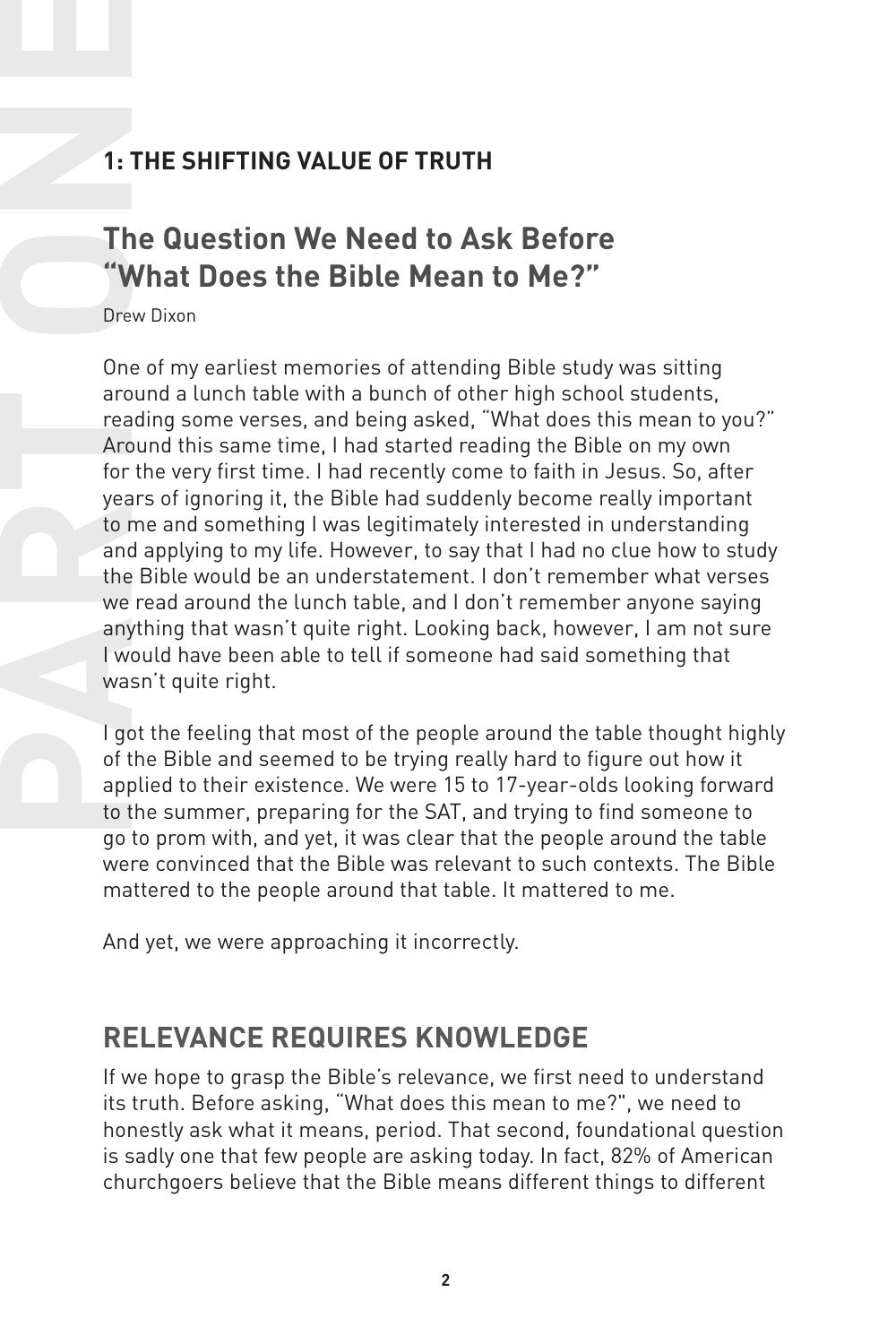people. At first glance, this statistic might not be all that alarming—of course people have different views of the Bible. However, if we apply this logic to some of the most iconic verses in the Bible, we will clearly see why it is problematic.

For example, consider John 3:16: "For God loved the world in this way: He gave his one and only Son, so that everyone who believes in him will not perish but have eternal life." What if, to me, this verse means that everyone who believes in some kind of cosmic spiritual force or the power of love will have eternal life? Is this view correct? Of course it isn't. Words are defined by their meanings and contexts, not by what I nor anyone else want them to mean.

So while it is crucial that we help people understand how the Bible's teaching is relevant to our everyday lives, we first need to develop some basic Bible reading and interpretation skills. The good news is that most of us already have these skills from our years of reading and studying in other contexts. Think about it: when we read a letter or article, our ultimate goal is to understand what the author intended to communicate. We do that first so that we can then have an accurate understanding of how their meaning should impact our thinking and actions. We also consider context—the context of the author, the context of the people the author wrote to, and the context date and situation in which the author wrote. Once we have taken time for such considerations, we will be better equipped to consider how what we've read applies to our own context.

For example, when Paul wrote, "I can do all things through him who strengthens me" (Phil. 4:13, ESV), he was not writing to high school football players. That doesn't mean that athletes shouldn't write Philippians 4:13 on their cleats or their eye black. Paul wrote the Book of Philippians from prison in Rome, at a time when he was facing potential execution. He wrote the letter to a church that was facing similar pressures to those that landed him in prison facing execution. In the immediate verses leading up to Philippians 4:13, Paul thanks the Philippian church for supporting him and tells them that the Lord has empowered him to be content in all circumstances. So Philippians 4:13 is about how God's faithfulness and strength empower us to be faithful to Him. When we take some time to consider some basic questions about context, we will actually find verses like Philippians 4:13 far more helpful and profoundly applicable to our daily lives.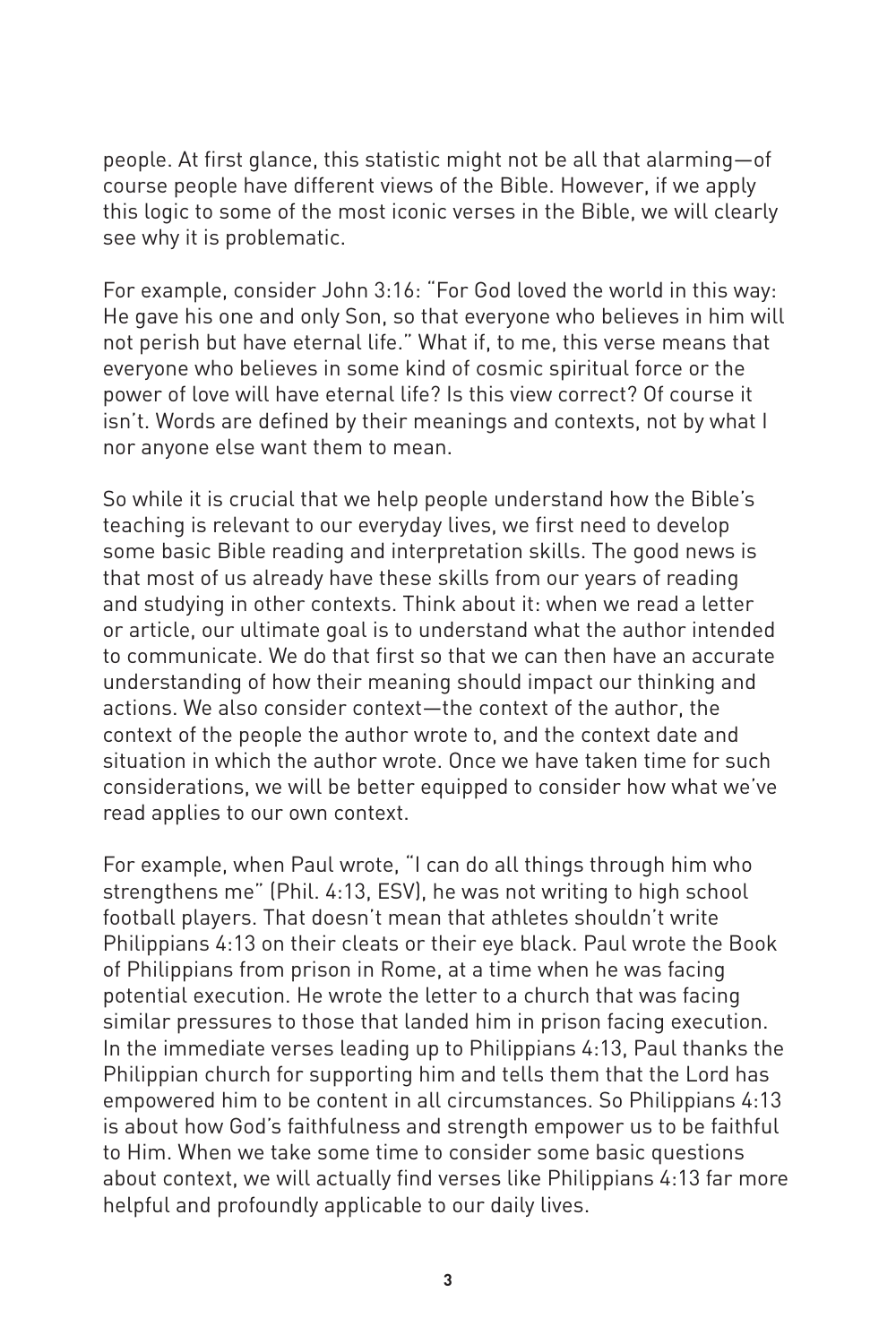#### **THE DIFFERENCE BETWEEN THINKING AND KNOWING**

Giving the average churchgoer the benefit of the doubt, I suspect many of the people represented in that 82% are a lot like those teenagers sitting around the lunch table—they mean well and even, in some ways, think highly of the Bible. There is, however, a difference between thinking highly of the Bible and accepting the Bible for what it claims to be: the Word of God.

> This is why we constantly thank God, because when you received the word of God that you heard from us, you welcomed it not as a human message, but as it truly is, the word of God, which also works effectively in you who believe.

**1 THESSALONIANS 2:13**

The biblical authors are constantly making this claim, that their message was not human opinion but God's Word (2 Peter 1:20–21). From Genesis to Revelation, the writers of the Bible claim to be offering up not their own ideas, but God's. This was how Paul saw both the Old Testament (2 Timothy 3:16–17) and his own letters (2 Thessalonians 2:13). Peter spoke of Paul's letters similarly (2 Peter 3:18). In other words, what makes the Bible relevant is God Himself, not what the Bible means to me. Approaching the Bible first and foremost as divinely inspired truth actually makes the Bible more relevant to our daily lives, not less.

What we find in the Bible is true on a deeper, more important level than any other messages we encounter. The Bible is life-giving in a way that no other book is because it is inspired by God. It is only when we understand this that we will find it to be truly useful for teaching, for reproof, for correction, and for training in righteousness (2 Timothy  $3:16-17$ .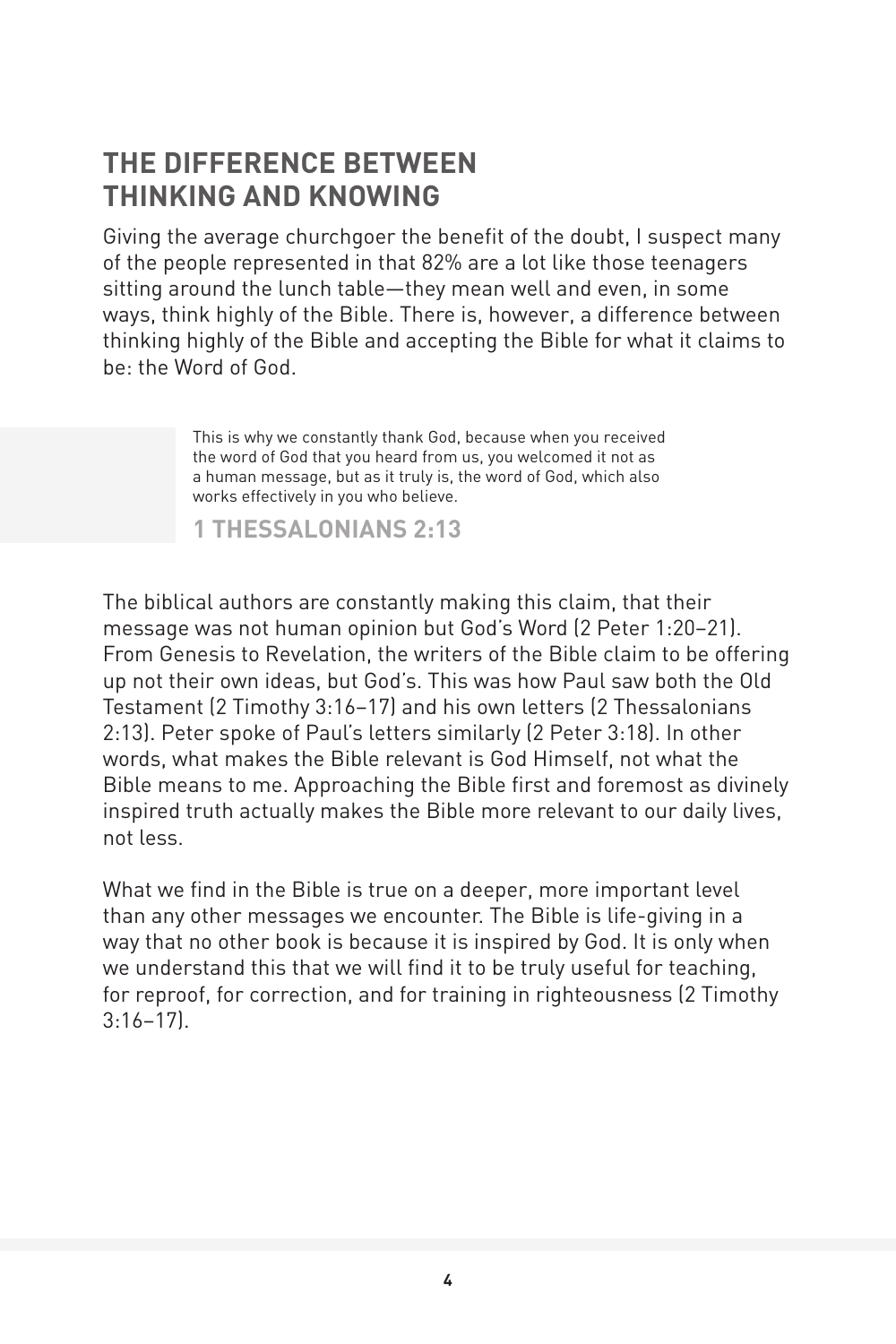## **Tempted to Cherry Pick**

Tim Pollard

As the father of a new high school freshman, I find myself in difficult territory. My daughter is about to begin a journey through one of the more difficult deserts I walked through—high school geometry. In my professional life, I am an editor. Words make much more sense to me than the calculations, postulates, and theorems of geometry (though my freshman English teacher may take exception to that too). While for me math was scary and uncomfortable, one thing rang true in my day and still does today: math is absolute! The principles that govern mathematical equations work the same way every single time. While numbers and factors may differ, the process is identical, and once you learn the process, mathematics makes a little more sense.

Like math, God's truth is absolute and constant. God Himself is eternal, and, as part of His eternal nature, God never changes. Hebrews 13:8 tells us that Jesus Christ is the same yesterday, today, and forever. He never changes, and the truths God inspired men to write in the Bible, and the truths that Jesus taught while on earth, are as true today as the day they were written and taught.

## **CONSTANT AND ABSOLUTE**

In a recent survey, LifeWay Research determined that 3 out of 10 people accept some truths from the Bible, but other truths do not fit their beliefs. The people who participated in this survey were Protestant churchgoers from a variety of backgrounds and locations. As a society, it has become clear that trends in church attendance and participation have begun to wane. That trend may be leading to the idea that not all of the truths in the Bible need to be applied today. If God has not changed, neither have the commands and desires God has for His followers to adhere to. All of His truth is valid, even the parts we don't like.

This trend is not new as the Bible itself records instances where people have chosen to ignore the truths laid out. Open your Bible to any of the Old Testament prophecy books and you will read countless stories of people ignoring the truths God issued to the detriment of their society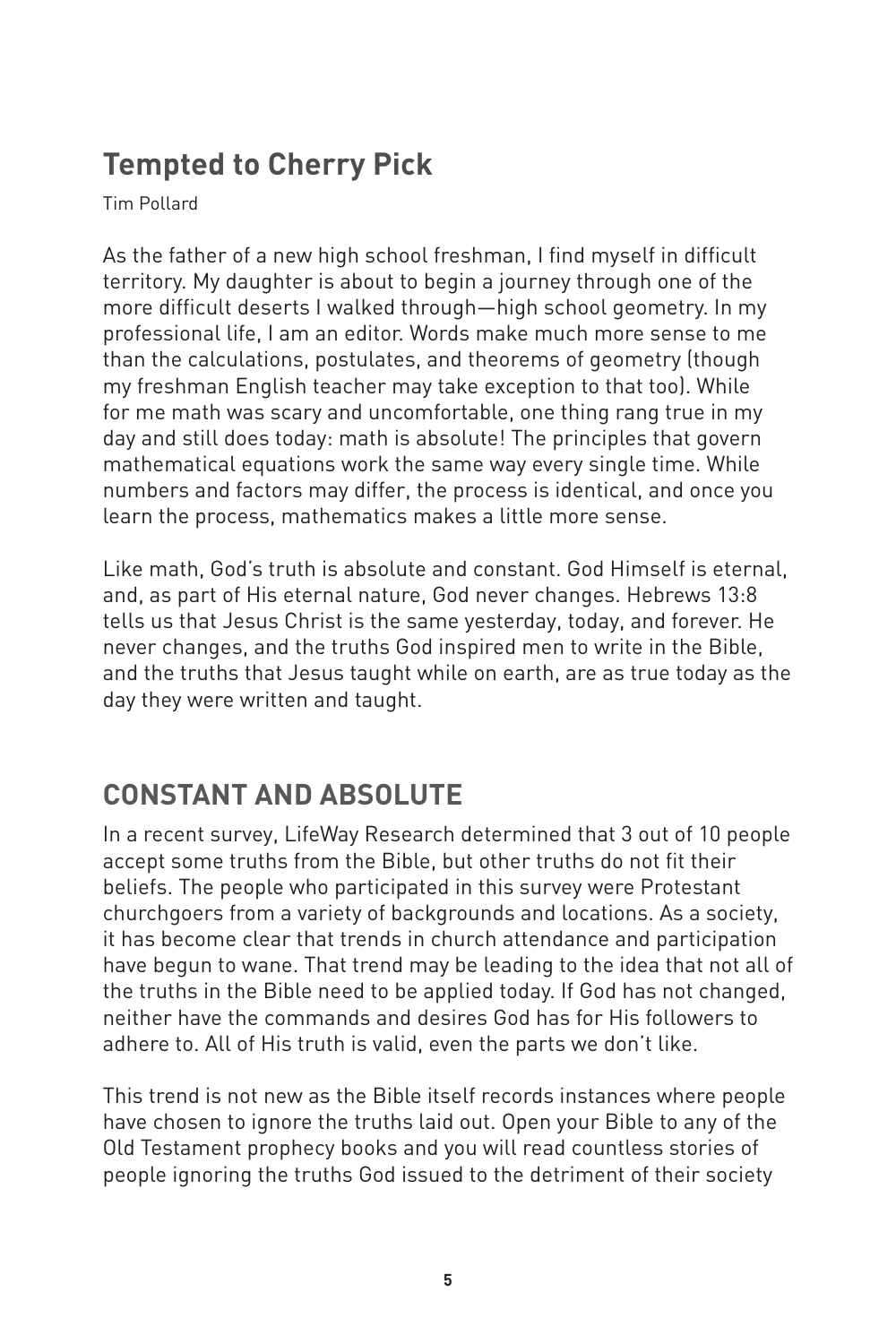or nation. As humans, we are famous for cherry picking our favorite parts while ignoring others. One of the more famous accounts of this is the third president of the United States, Thomas Jefferson. Jefferson created his own personal copy of Scripture that was a carefully crafted book, painstakingly cut with a razor and glued together. Jefferson chose the moral teachings of Jesus while he ignored the divinity and eternal nature of Jesus.

#### **VALID AND VALUABLE**

While the trend may not be new, it is concerning that 30% of churchgoers feel like it is fine to choose truths from God's Word to follow while ignoring other truths. Societal norms now push us to post our favorite cherry-picked truths all over social media to prove a point, the whole time possibly violating other truths from God's Word. 1 Samuel 15:29 says it best, "The Eternal One of Israel does not lie or change his mind, for he is not man who changes his mind." Samuel helps us to see that God's truth, like mathematics, is absolute. When God says something, He does not change His mind. All of His truths are still valid and valuable. People can change their minds and be easily swayed one way or another.

On the flip side of the equation, the good news is that 70% of churchgoers still believe that the truths of the Bible are applicable to their lives and missions. Understanding that all of God's truth is valid and applicable, Christians can confidently approach each day with a sense of purpose for the kingdom of God. Read the Bible in its entirety and hold each truth of God's Word as valuable as the others.

I'm looking forward to jumping into geometry proofs with my high school freshman. I am not excited because it's math, but because together, we can discover those absolutes. Using that as a jumping off point, we can also open our Bibles together and discover the absolute truth of God's Word.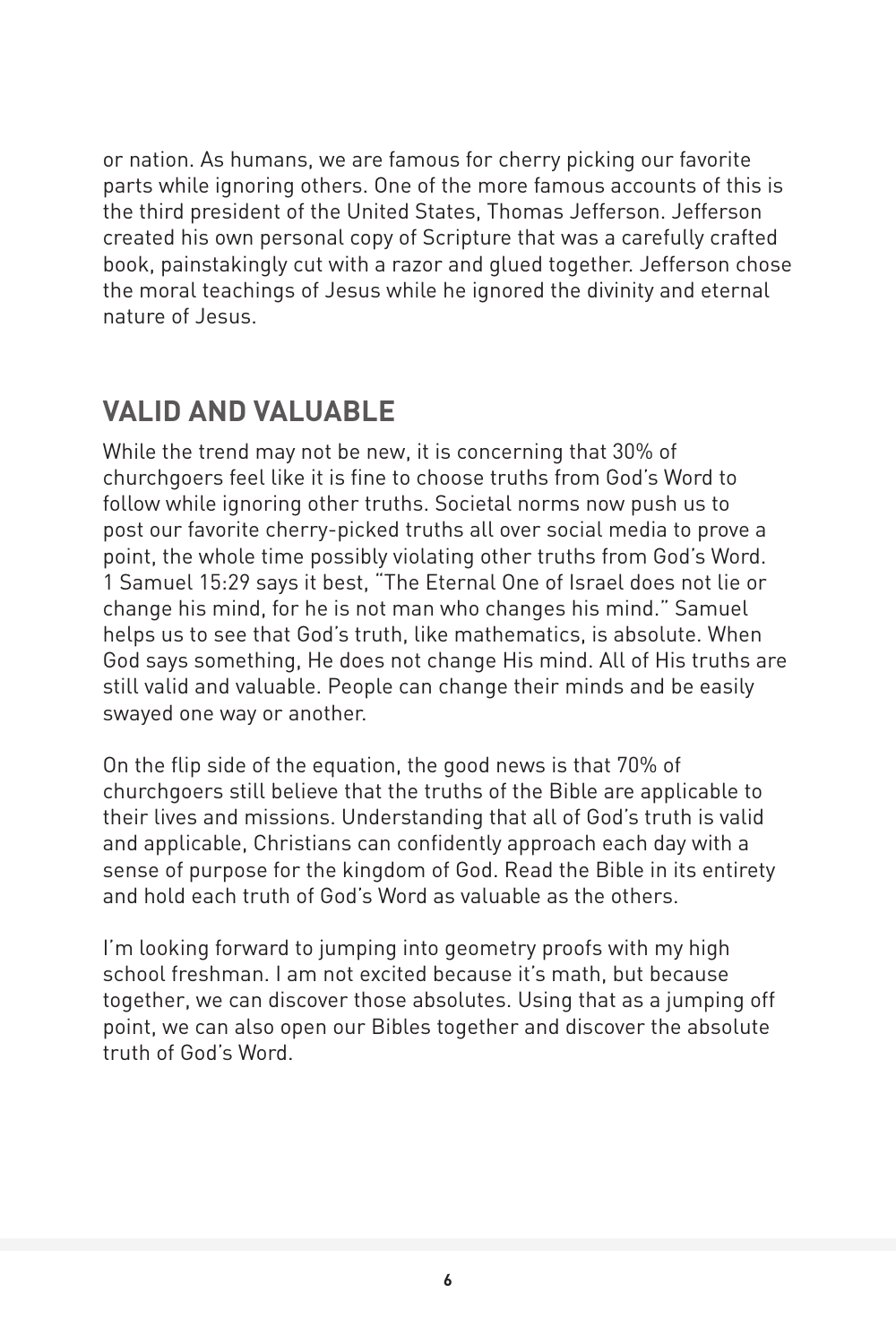# **Has Truth Become Obsolete?**

Dwayne McCrary

We like to win. We see this truth play out when kids play a game. Eventually, someone wants to change the rules. The change may be simple, but we can be sure that the change benefits the one proposing the change. If the change is made, the game may become unfair. The rules of a game function as boundaries that frame the challenge of the game and establish fairness for all those who are playing. That includes those who played that game before us and who will play after us. Imagine using a chess set to play checkers and then declaring ourselves as great chess players. We are deceiving ourselves and doing a disservice to those who are truly great chess players. We also cheat ourselves of learning how to actually play chess and, in effect, we lose by winning.

## **DOES CULTURE CANCEL TRUTH?**

Before we start demanding that all children learn to play chess using the rules as written, we may want to see if we are playing by the rules in other areas of life. Throughout history, people have tried to change the standards to better fit their life situation. Maybe that standard stood in the way of some goal or something they believed would bring them happiness. One example is the marriage of Nero and Octavia. Nero had been adopted by Claudius, who was the father of Octavia. By law, Nero and Octavia were brother and sister even though they had different birth parents. When they wanted to get married, special legislation was passed that allowed Nero to marry Octavia.

Most of us can't have a law passed that allows for us to change a cultural norm or cancel another law. We can, however, argue that some standards are old fashioned and thus obsolete. In a recent study of over 1,000 American Protestant churchgoers, LifeWay Research found that 24% of those who responded felt that some biblical truths have become obsolete due to cultural changes. The survey did not ask which truths were now obsolete, but we can guess that most of those viewed as obsolete are those the person surveyed view as standing in the way of their happiness or rights.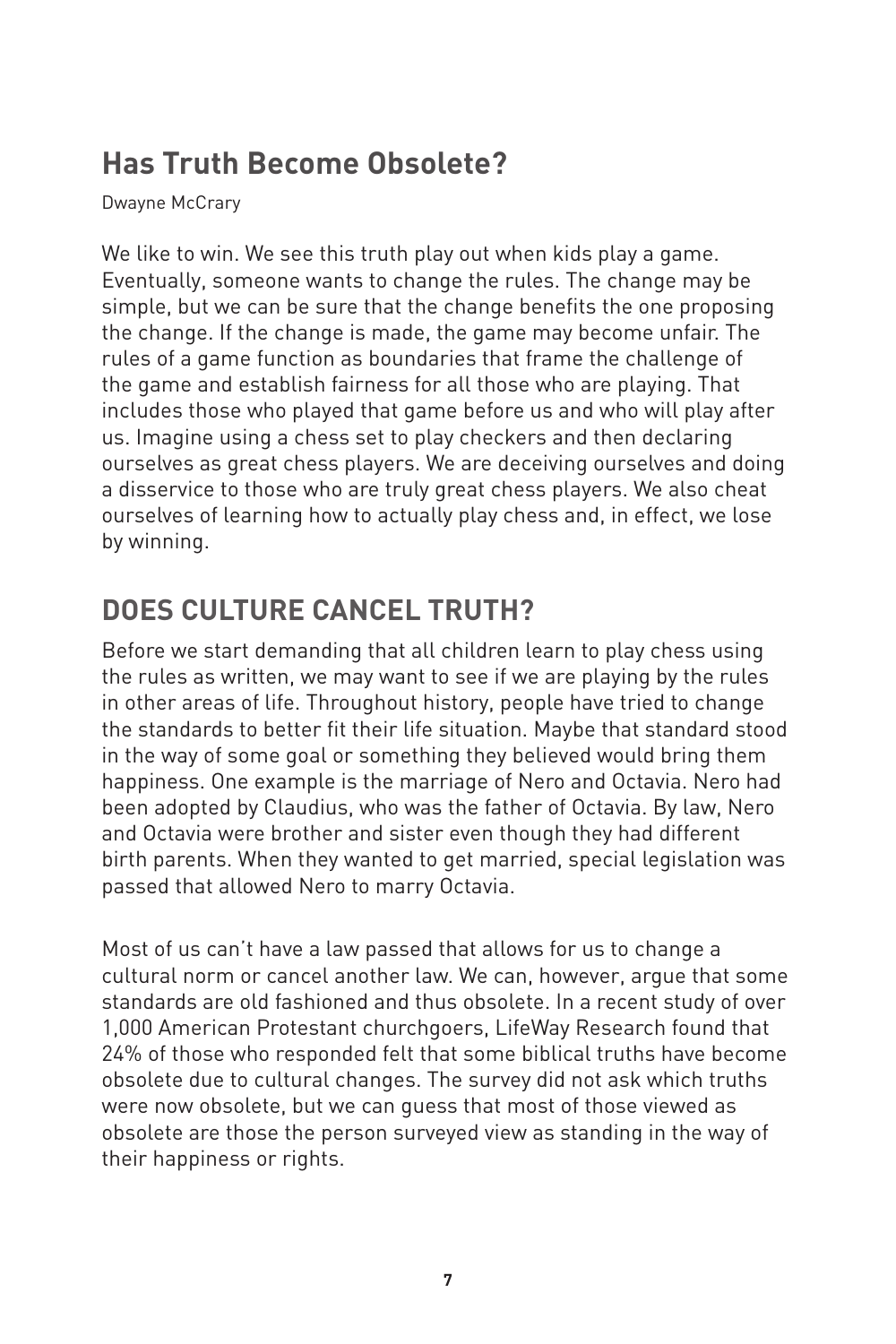# **A TALE OF TWO KINGS**

Disregarding biblical truth is nothing new. In Jeremiah 36, the prophet is told to write all the warnings of God's judgment coming on Judah, Israel, and the nations. Baruch then presented this scroll to King Jehoiakim of Judah, with the hope that he would lead the nation to repent. His advisors, Elnathon, Delaiah, and Gemariah, encouraged him to at least listen to the words being read to him. Instead, King Jehoiakim cut sections of the scroll and used it as fuel for a fire. As king, he was determining what was culturally obsolete when it comes to God's Word.

We can compare King Jehoiakim's response to the response of King Josiah. Josiah had ordered for the temple to be repaired, with the workers finding a scroll tucked away in a room in the temple. The scroll made its way to the king where it was read to him (see 2 Kings 22–23). When King Josiah heard the words read from the scroll, he immediately realized the wrongdoing of the people of Judah and initiated a period of religious reforms that brought Judah back to God. We should note that Josiah was Jehoiakim's father—two men, one generation apart.

After the scroll of Jeremiah was burned, God directed him to create a replacement scroll that included an additional warning about the fate of Jehoiakim and his family. The burning of the original scroll did not negate God's warning. No matter how hard we may try to eliminate part of God's Word, it remains to be God's Word.

Guilt will cause most of us to act in this way. Instead of admitting our rebellion and asking for forgiveness, we would rather change the rules. If we want to believe other parts of the Bible—Jesus loves me, heaven is a real place, children obey your parents—yet refuse to follow or repent, we really have no other option but to declare parts of it obsolete, using culture as a convenient excuse. If we were the author, we could decide which parts of the Bible should be followed and which parts are now obsolete. But we are not the author. It is not our Word but God's Word. The Holy Spirit inspired a select group of people to record God's Word so His creation could know Him.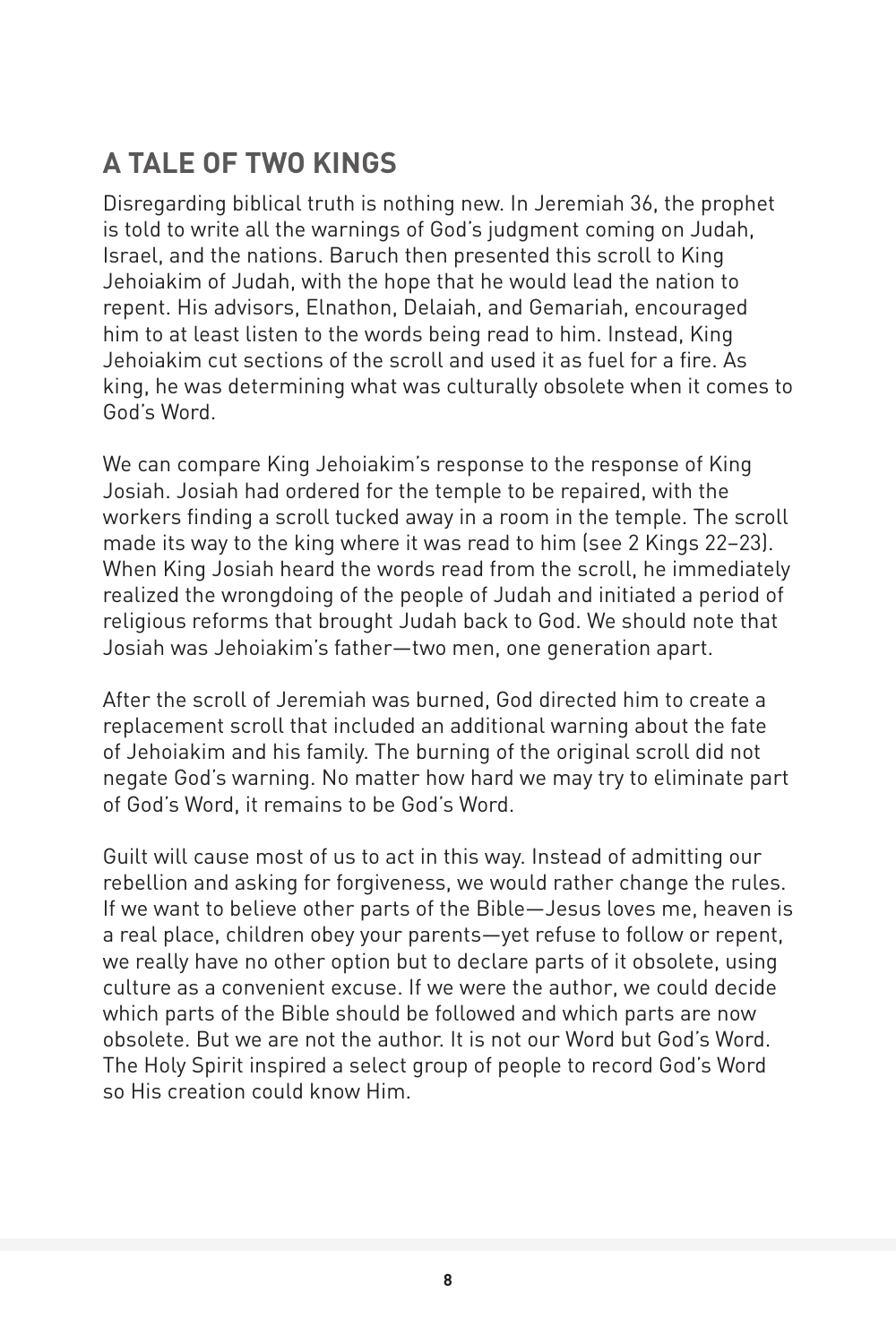#### **The Purpose of Applying the Bible**

Drew Dixon

**PART THE PUTPOSE OF HOPE**<br> **PART THE PUTPOSE OF THE PUTPOSE OF DEVALUATION**<br>
Why do we study and<br>
of people would say s<br>
That's a fine answer,<br>
of Bible knowledge, in<br>
questions, then you n<br>
You believe that<br>
and they shu Why do we study and apply the Bible? I'm betting that a good number of people would say something like, "To know what the Bible says." That's a fine answer, but there's just one problem: if all you have is a lot of Bible knowledge, including the answers to most Bible and theology questions, then you might have the same level of faith as a demon.

You believe that God is one. Good! Even the demons believe and they shudder.

**JAMES 2:19**

Just then a man with an unclean spirit was in their synagogue. He cried out, "What do you have to do with us, Jesus of Nazareth? Have you come to destroy us? I know who you are—the Holy One of God!"

**MARK 1:23–24**

Demons have good theology. They know that there is only one God. They also have no problem with the complex theological reality that Jesus is fully God and fully man. They are even aware of Jesus' messianic role and power as the one appointed to overthrow all evil and fear on the coming day of judgment. This tells us something that most of us know deep down but are sometimes slow to admit: if we want to be effective in our study of the Bible, our end goal can never be just knowledge.

#### **A HIGHER GOAL THAN KNOWLEDGE**

Now, don't hear me saying that theology—learning about God and His ways, plans, and purposes—is not important. It is massively important. Paul said if anyone teaches a gospel contrary to the one you received, let him be accursed (Galatians 1:8–9). If we get wrong who God is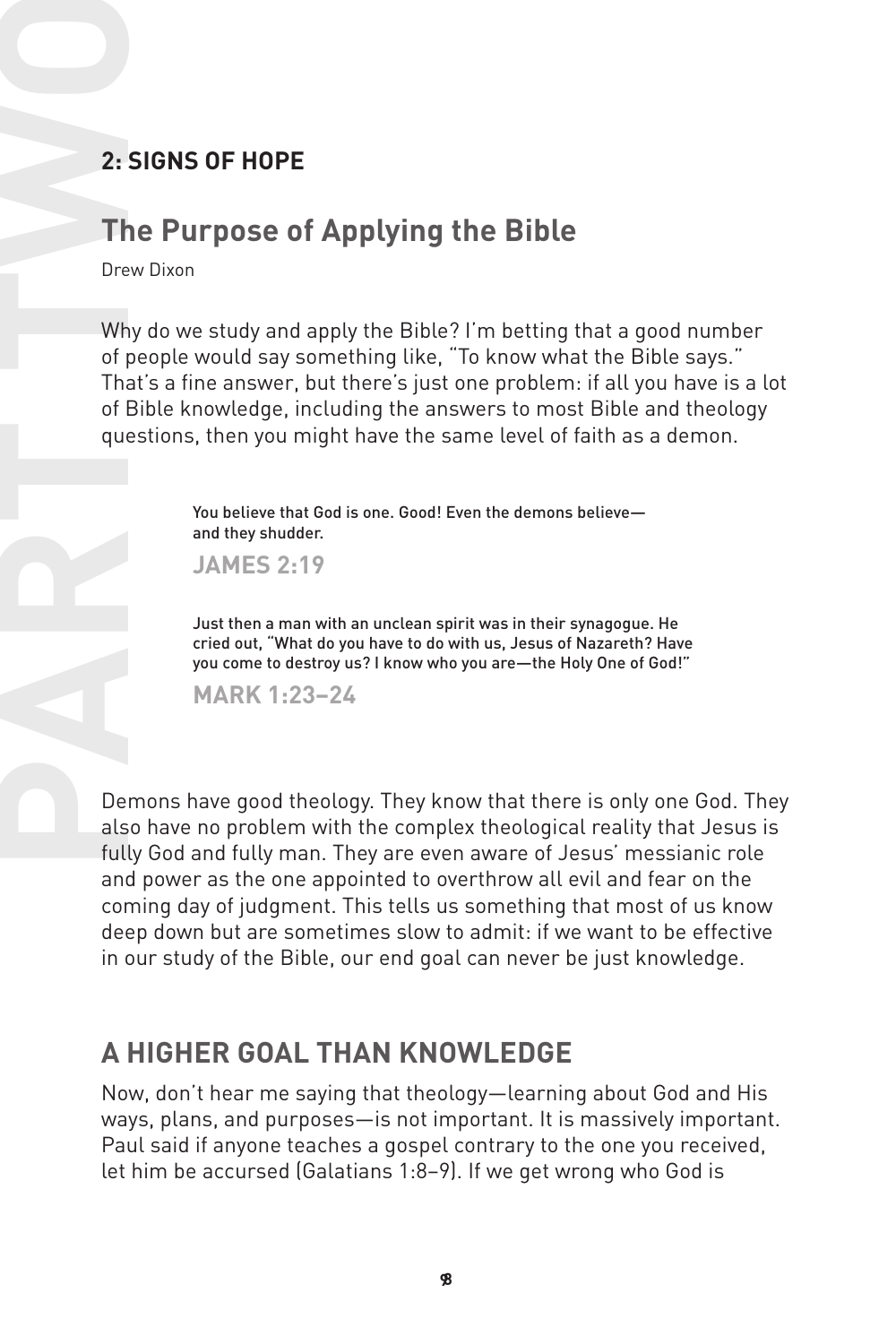and how people can be saved, we are in grave danger ourselves and we are in danger of misleading the people around us. But the Bible includes example after example of people who were right in their understanding of God but indifferent or cold toward Him in their hearts. They honored God with their lips but their hearts were far from Him (Isaiah 29:13; Matthew 15:8). This was Jesus' primary issue with many of the Pharisees of His day—they washed the outside of the cup, but the inside was dirty (Matthew 23:25). From the outside looking in, they were doing great, but their actions were motivated by a greater love of their own reputations rather than of God and their neighbors. As a result, they created a religious system that overvalued rituals and rules and undervalued caring for the poor and serving neighbors (Luke 6:1–11). This might be why there is a tremendous amount of pressure on believers today to see much of the Bible as irrelevant or even offensive. We live in a world where loud, influential voices encourage us to see the Bible as outdated at best and offensive at worst.

But that kind of religion isn't what Jesus called us to. He believed that faith produces fruit (John 15:4–5). The kind of faith that Jesus calls us to is a life-transforming faith, one that sees the ancient truths found in the Bible as always relevant.

#### **APPLYING THE WORD TO WORSHIP**

This is why so many churchgoers today still believe the Bible is relevant and that we need to apply the meaning of Scripture to today's context. But what does this do? Well, consider these examples from Jesus' own words:

"Simon, son of John, do you love me?" . . . "Feed my sheep."

**JOHN 21:17**

Then Jesus said to the Jews who had believed him, "If you continue in my word, you really are my disciples."

**JOHN 8:31**

"If you love me, you will keep my commands."

**JOHN 14:15**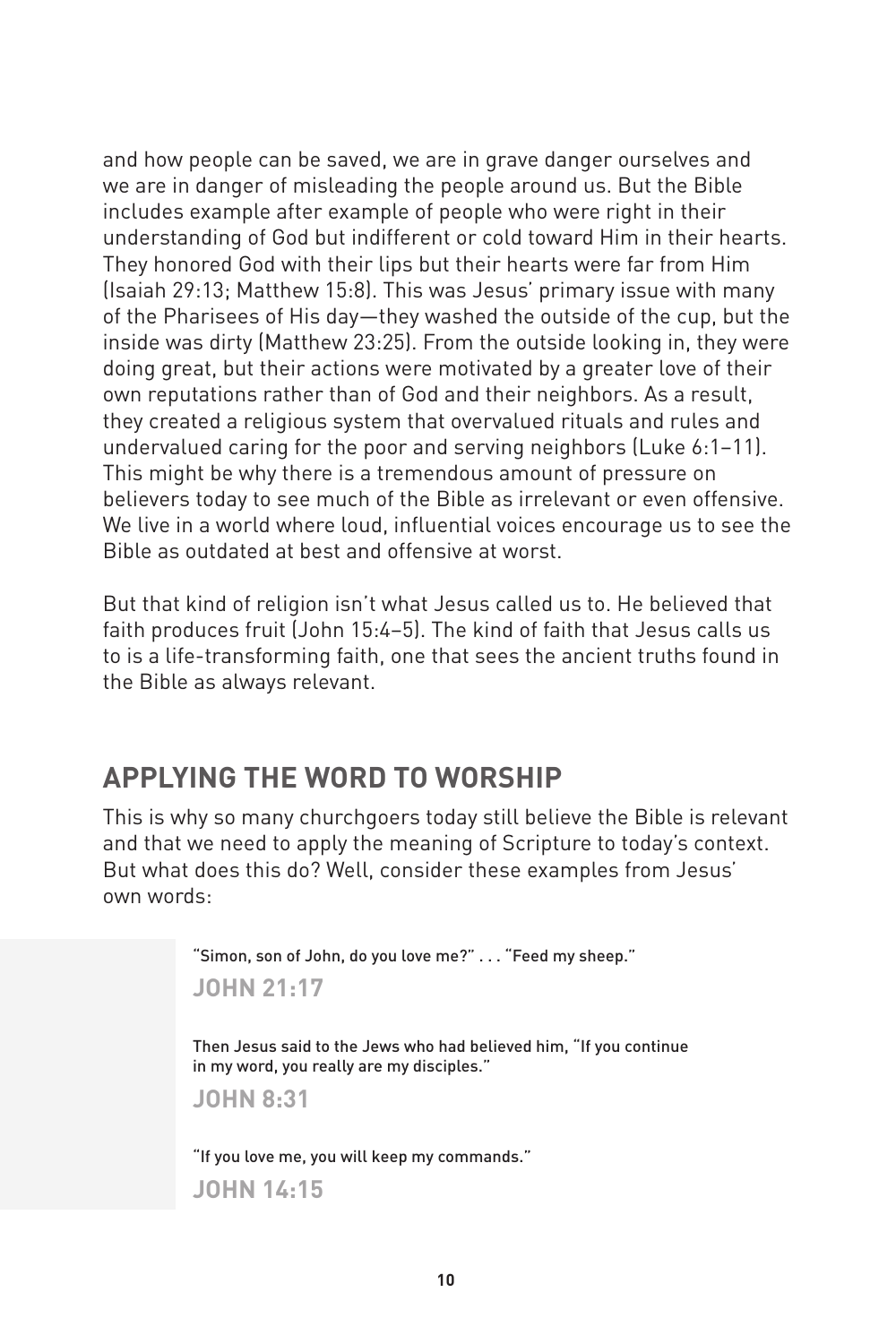"By this everyone will know that you are my disciples, if you love one another."

**JOHN 13:35**

We want to apply the meaning of Scripture in order to keep God's commands and live faithfully in this time. But the ultimate goal of this—and of Bible study—isn't simply to know how to apply Scripture to our lives. It's to worship God. And obedience is one of the primary ways we worship Him. In other words, how we respond to Jesus' teaching matters. The Bible is ultimately life-giving and good, and Bible study is truly meaningful when we go deeper than knowledge into worship. We must consider how God's Word applies to our daily lives and actually take steps to let its truth direct our thinking, attitude, and actions. We study God in the Scriptures not just to know more about God but to know Him personally. What a tremendous foundation for spiritual growth and studying the Word!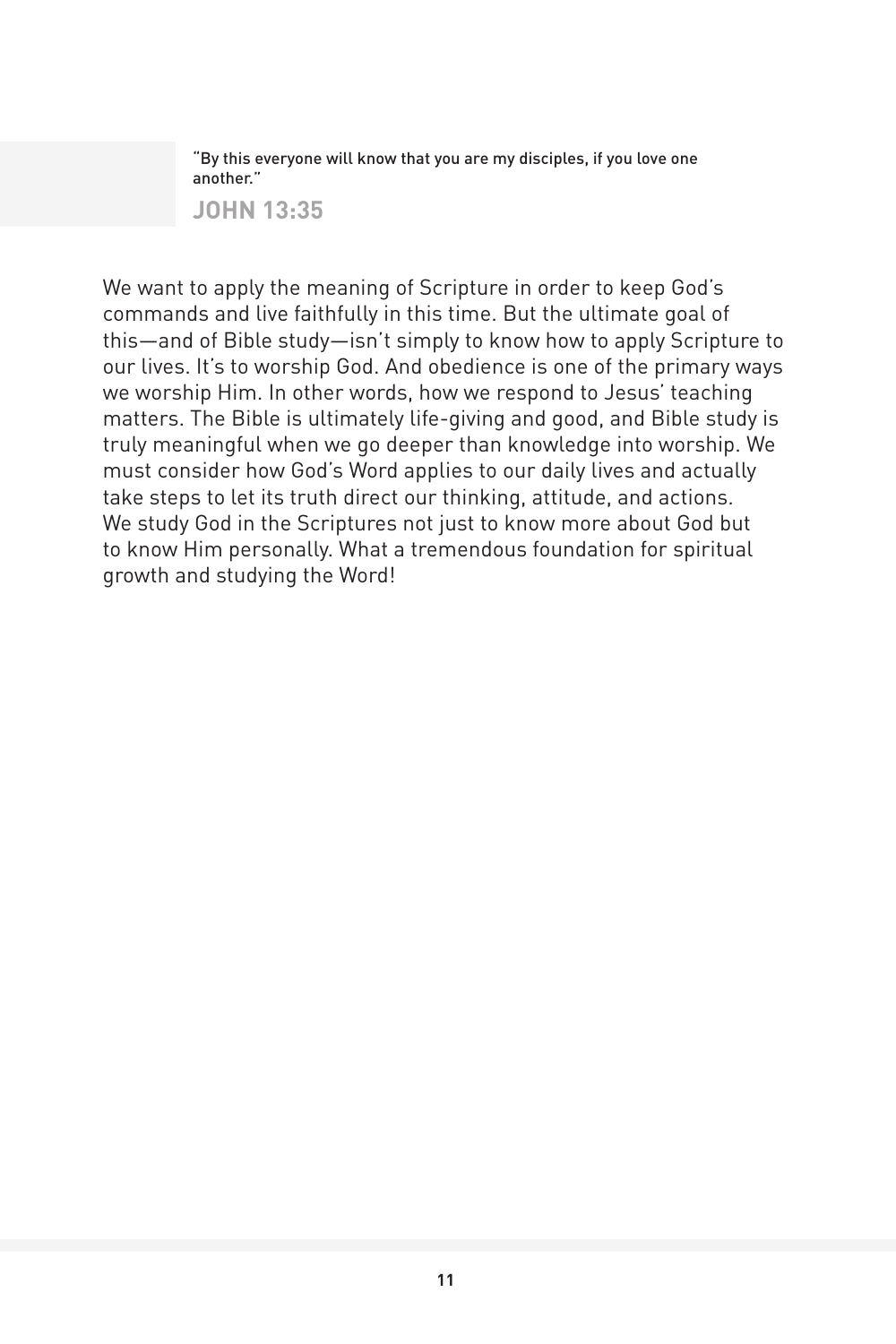# **The Enjoyment of Exploring**

Tim Pollard

Recently, my family and I returned from a family vacation. We are one of those families that like to go, go, go while on vacation and most times come back more tired than when we left. This fast-paced vacationing has its place, but this last time away was spent in a cabin in the woods. While we do get together frequently and play games as a family, this secluded time away gave us an opportunity to really get together without other distractions and just play. We enjoyed the experience immensely.

I frequently tell people that one of the highlights of my position is the writing that I get to do for Bible studies. Each session of our content begins with a short devotion for teachers, and getting to study passages of Scripture in depth to highlight their meaning for leaders is a great benefit of my vocation. I love pulling together resources to dive into these Bible stories and truly discover what the passage's intent was for the original audience and how that can now apply to me today.

## **EXPLORE TO GROW**

It is encouraging to know that the majority of Christians say they enjoy exploring a passage of Scripture to understand its meaning. I'm reminded of the words of 2 Timothy 3:16, which tell us that "Scripture is inspired by God and is profitable for teaching, for rebuking, for correcting, for training in righteousness." As we study Scripture, it becomes alive for us. I often share in conferences that the Bible is not a book we read once and put on the shelf; we read it over and over. The words contained in it speak to us in different ways because we are at a different place in life each time we read a passage.

Paul's message to Timothy came out of Paul's love for Timothy. Paul considered Timothy his son in the faith. Timothy, as a local church pastor, needed encouragement from Paul as he moved forward, so Paul wrote these words to highlight the importance of God's Word. Paul highlighted four areas where a study of Scripture could be beneficial: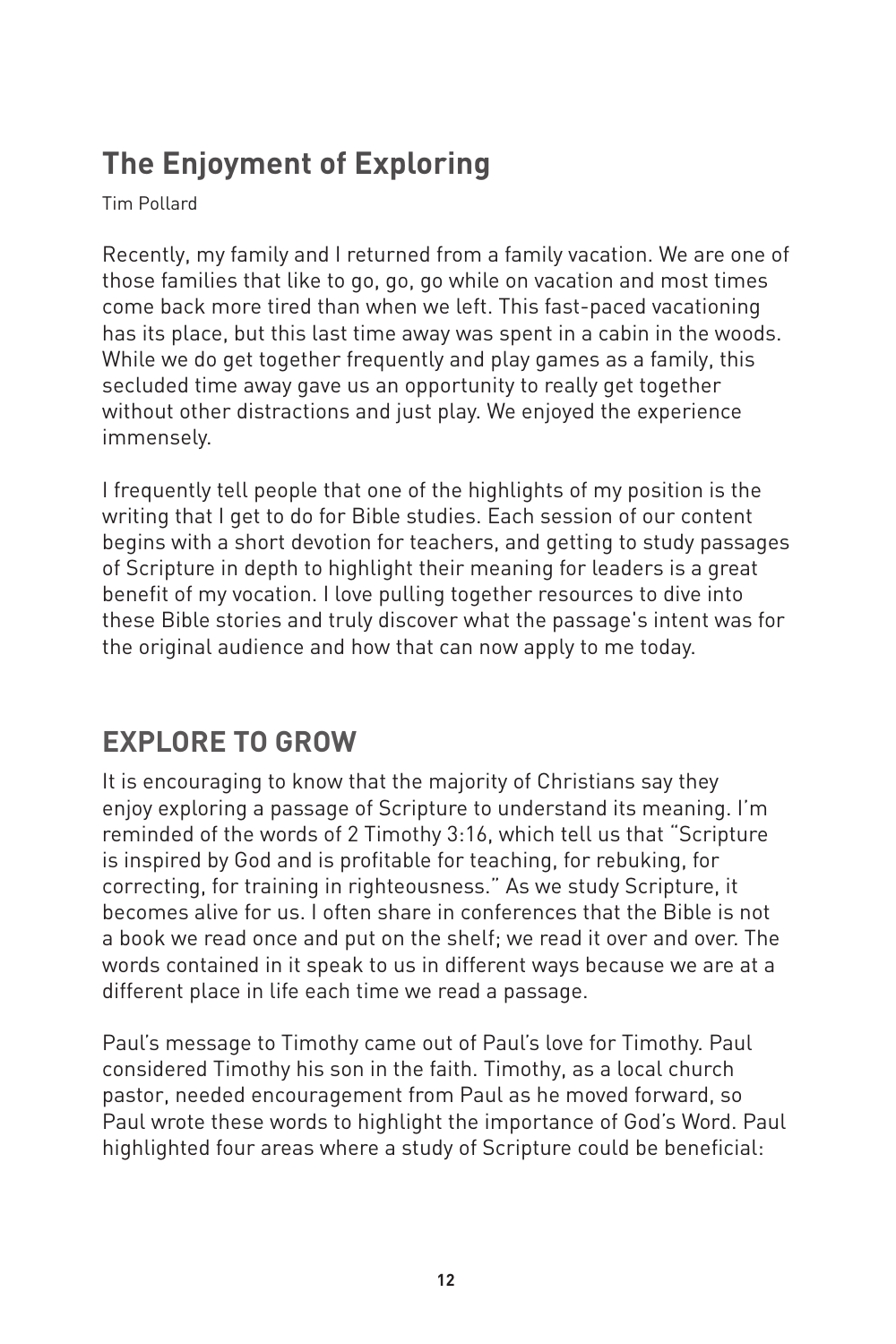**FIRST**<br>**FIRST**<br>**FIRST**<br>**FIRST**<br>**FIRST**<br>**FIRST God's Word is profitable for teaching.** One purpose of teaching is to impart knowledge. The Word of God imparts the knowledge of God and His ways, thoughts, and desires into our minds as we read and study the Word.

**SECONDE S**<br>**SECONDE SECONDE SECONDE S**<br>**SECONDE SECONDE SECONDE SECONDE SECONDE SECONDE SECONDE SECONDE SECONDE SECONDE SECONDE SECONDE SECONDE SECONDE SECONDE SECONDE SECONDE SECONDE SECONDE SECONDE SECONDE SECONDE SECON God's Word is profitable for rebuking.** One thing we discover by reading Scripture is when we are not doing something right. Scripture illuminates our faults and rebukes us so we are better able to follow in His footsteps.

**THIRD**<br>**THIRD God's Word** is<br>identify our fa **God's Word is profitable for correcting.** Correction occurs when we identify our faults and make intentional changes to correct those faults. Scripture again can highlight those areas of need in our lives where we need to make a change.

**FINALLY Cod's Word is profitable for training in righteousness.** God's Word<br>leads us to a place of knowing the right things to do and actually doing **God's Word is profitable for training in righteousness.** God's Word them, though true righteousness comes from God alone.

#### **EXPLORE TO KNOW**

The early Church shared similar experiences, and the edification laid out by writers to the early Church is good news for churches today. One of the things the early Church was plagued with was an increasing influx of false teachers. The false teachers had infiltrated the congregations and were teaching things about Jesus and the resurrection that were not true. Peter, Paul, John, and Jude—among others—encouraged churches to not take the word of a preacher at face value, but to compare the teaching to the truth taught in Scripture. The words of these men ring true today, as well. As followers of Jesus Christ, we must not rely only on the words of a preacher, we must dive into Scripture ourselves and discover the truth. Only by studying the Word will the truth be revealed.

A consistent practice of studying God's Word will lead us, as it did the early Church, to combat false teachings that may exist even today. Our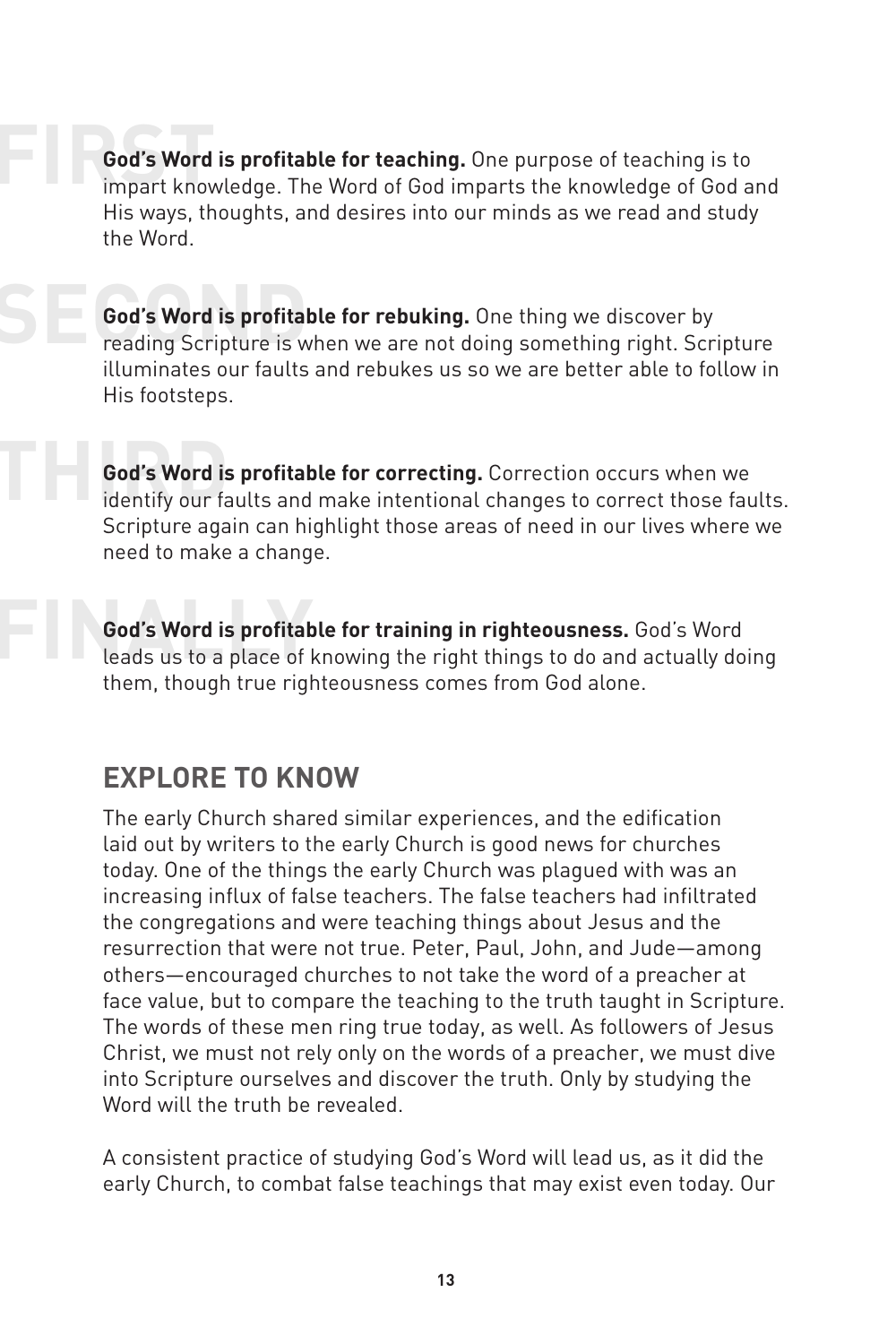study will highlight areas of our lives where we might need to make changes to get in line with God's Word. It is encouraging to know that church members desire to know the truths of Scripture so they will not be ashamed of the gospel of Jesus Christ.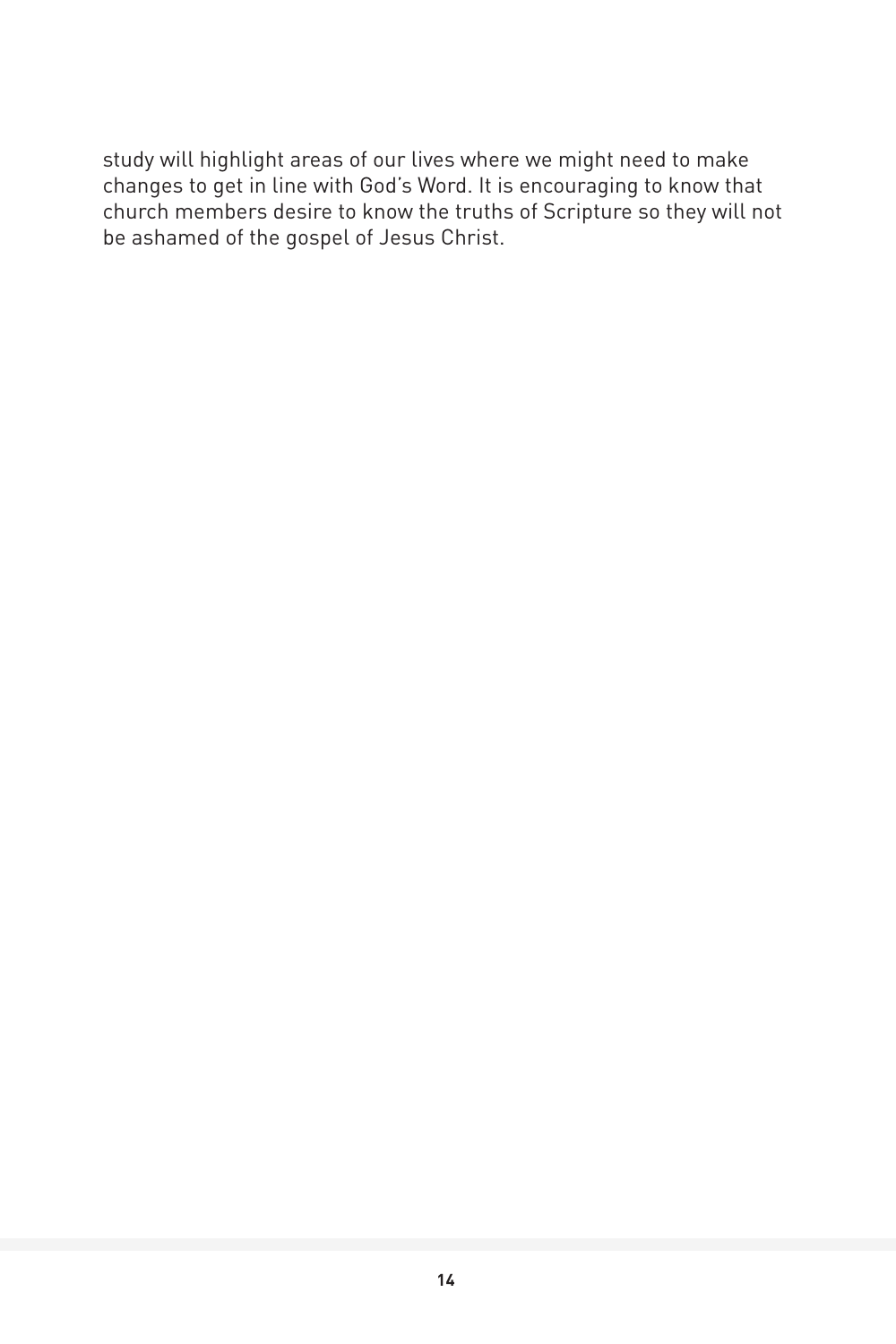# **Context is King**

Dwayne McCrary

Imagine standing in line waiting to get into a restaurant. A man exits the restaurant, and we hear a person in the line say, "Isn't that the man that slapped that child?" We recognize the man they are talking about as someone who works in our company. We are a little surprised that he would slap anyone, much less a child. We let our brains go to work and begin to wonder which child he slapped, what that child did, and why anyone wasn't trying to arrest him. All we have is that one statement with our brain trying to fill in the blanks so that we can make sense of that statement. The story we paint impacts how we will respond to that coworker the next time we are in a meeting with him.

That meeting finally happens, and we can hardly stand the sight of him. Not soon after the meeting begins, our boss invites the slapping coworker to tell about his experience at the restaurant. We are a little shocked, but then we listen. Our coworker tells us about eating in a restaurant with a child sitting nearby. He observed that the child attempted to swallow nearly half a hot dog and began choking. He then tells how he slapped the child on the back to dislodge the hot dog. Our boss then interrupts to emphasize that the technique used by our coworker had been learned in a recent training class provided by the company.

Once we get all the details, our story changes, and so do our feelings about that coworker. The statement we heard while waiting in line was the truth, but we needed more context so we could fill in the blanks correctly. The same is true when we are studying the Bible. The context impacts how we understand a Bible text, helping us fill in the blanks that our brain would fill in otherwise.

#### **OPENING THE DOOR TO INSIGHT**

First of all, understanding the context opens the door to insight. In Paul's first letter to Timothy, we discover that Timothy was in Ephesus when he received the letter (see 1 Timothy 1:3). Ephesus was home to the Temple of Artemis, which had been destroyed twice, rebuilt twice,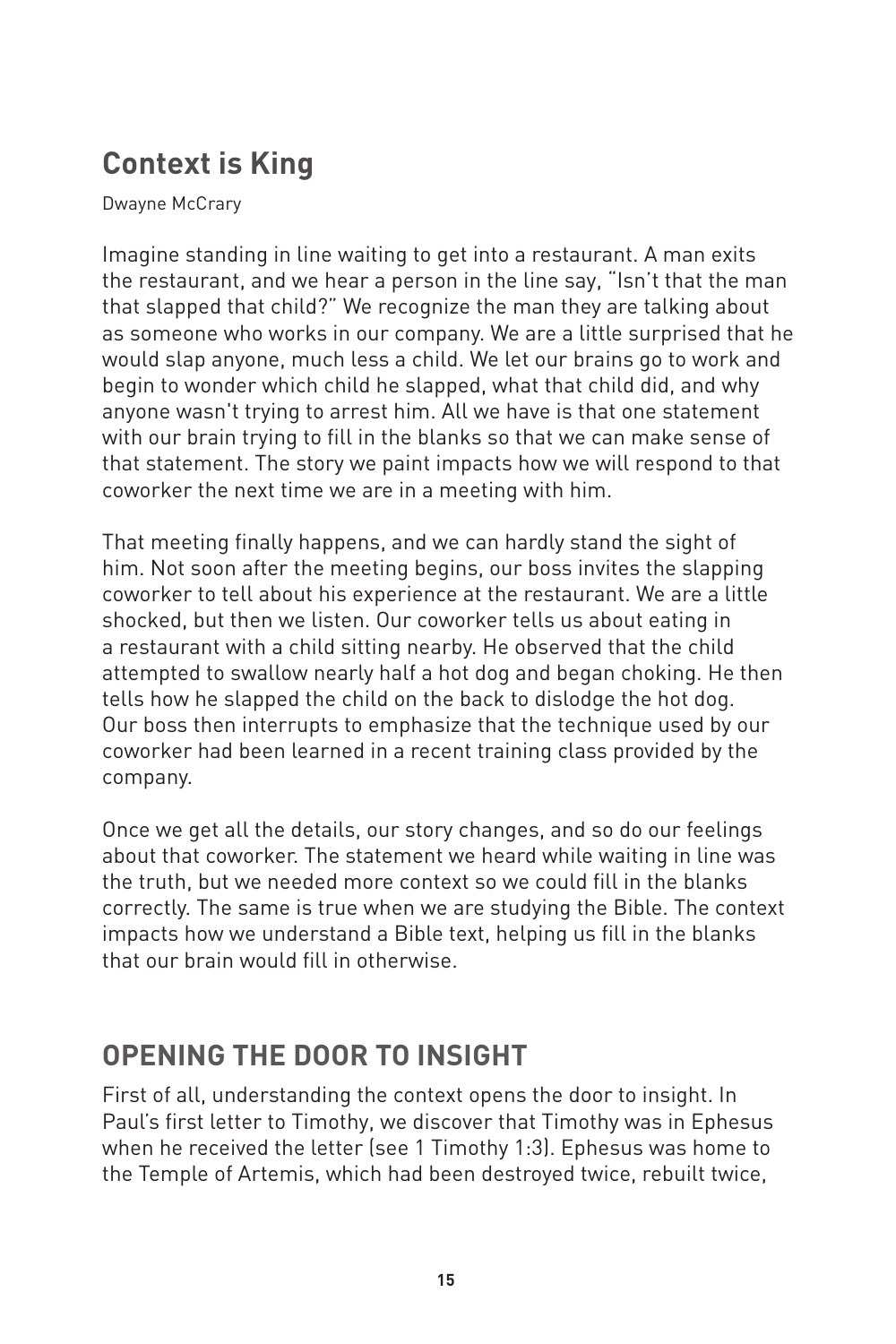and then rebranded as the Temple of Diana by the Romans. The temple was four times the size of the Parthenon in Athens. The structure included 127 columns that supported the roof, each column being 60 feet tall. As we would expect, the structure dominated the city landscape.

Paul wrote, "But if I should be delayed, I have written so that you will know how people ought to conduct themselves in God's household, which is the church of the living God, the pillar and foundation of the truth" (1 Timothy 3:15). Paul used the Greek word stylos in this passage—just one of four occurrences in the New Testament. This Greek word means a column, prop, or support. The word translated foundation, ground, or support is the only occurrence of this word in the New Testament, and it points to something that steadies or holds. Archaeologists have discovered some type of soft mortar and charcoal in the foundation for the temple in Ephesus. Their findings affirm the writing of Pliny, who identified the foundation being a mixture of sand and coal placed on animal skins.

The use of these two words points to Paul's understanding of the architecture of the temple in Ephesus (he had been there as well). Every time Timothy saw those pillars and the supporting mortar that held them in place, he would have been reminded of Paul's words to hold up the truth of the gospel. The pagans worshiped a lifeless form inside a set of columns, while Timothy led a group of believers who worshiped the living God and were commissioned to support the truth in a world bent on believing anything but God's truth.

The context of 1 Timothy also gives us a deeper appreciation for the precision with which the Bible is written. If Paul had used the normal term for foundation associated with a slab or stone structure on which all else depends, then that would have not been true for the structure that dominated the Ephesus skyline. We are reminded of how God directs the writing of every word we find in His Bible.

#### **PROTECTION FROM DANGER**

Secondly, understanding the context protects us from going down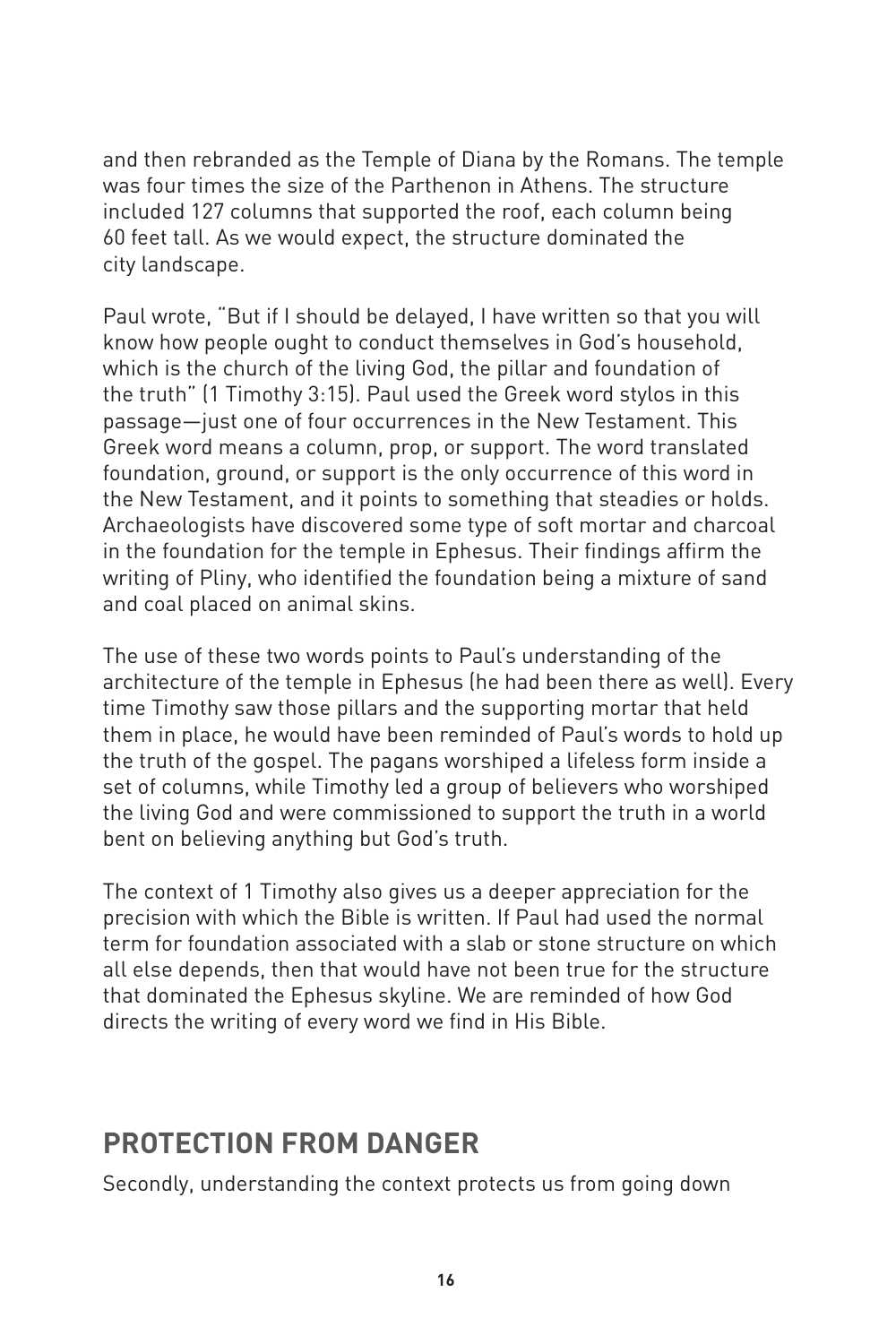a dangerous road. We may look at a verse and immediately begin to consider what it means to us. The problem is doing so without considering what it meant to them.

In Luke 9:21, Jesus directed His disciples to not tell anyone that he was God's Messiah (parallel passage in Matthew 16). He also told others along the way to refrain from sharing about what He had done (see Matthew 9:30, Mark 1:43–44; 5:43; 7:36). The very existence of these "don't tell" passages moves us to think that maybe there are times that we too should not tell about Jesus. We begin to wonder if maybe we are being disobedient when we tell others about what Jesus has done for us. Any guilt we may have in our lives for failing to share with a person begins to go away as we ponder the idea that maybe we were obedient by not sharing.

If we look at the context, we can get back on track to the truth. At the beginning of Luke 9, we find Jesus sending the disciples to proclaim the gospel and to heal. The stories they shared about their experiences opened the door for the conversation about how others viewed Jesus that led to Peter's great profession.

In Luke 10, we find Jesus appointing 72 people to go out in pairs to tell the cities ahead that Jesus was on His way. They were to tell everyone who would listen that the kingdom of God was near (10:9–11). They returned to Jesus excited that even demons submitted to them when they used Jesus' name (10:17). Jesus warned them, encouraging them to be more excited about their names being in heaven than having power over spirits (10:20).

Jesus telling the disciples to not tell others was the exception and not the rule. We find a clue as to why Jesus may have asked His disciples to share with discretion in Luke 10. The 36 teams focused more on the miracles than their own redemption. Jesus' purpose was not so much about healing the sick, although He heals the sick, but on providing for the redemption of creation. We should also note that each time he encouraged people to refrain from sharing were before His death, burial, and resurrection. We are not off the hook. We are responsible for sharing the gospel with any and all. Knowing the context keeps us from thinking otherwise.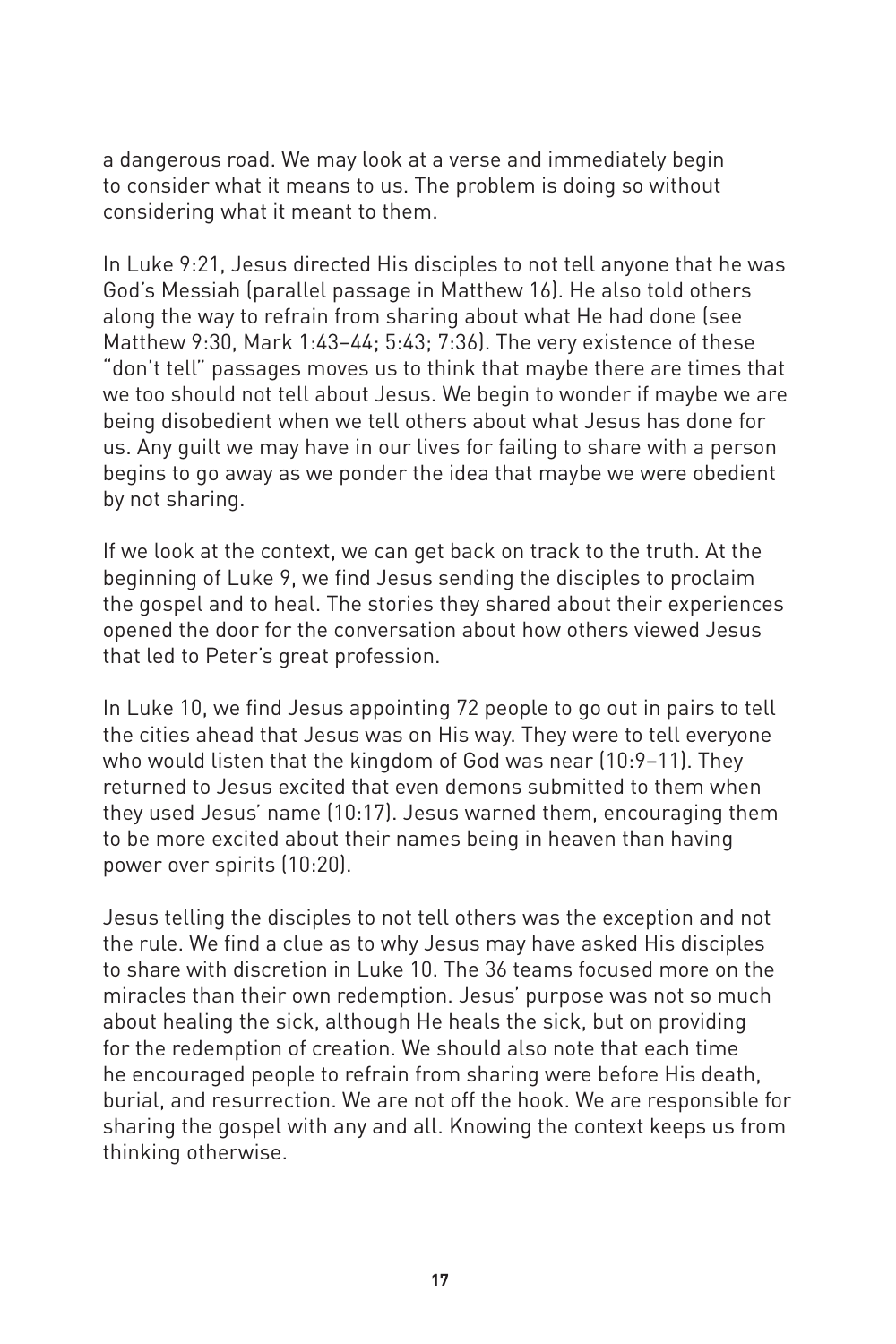## **FILLING IN THE BLANKS**

Understanding the context helps us fill in the blanks so we can finish the story. If we were left to finish the story on our own, there is no telling where we would end up. The context of a passage keeps us from ending in the wrong place as we study and apply God's Word in our lives.

So how do we fill in those blanks? Having a good study Bible helps. Most study Bibles include an introduction to each Bible book that tells about the writer God used, the original audience, the time period when the book was written, and themes to notice. Many study Bibles will also have cross references listed next to verses that can help us get a better understanding of a word or phrase. Some study Bibles like The Holy Land Illustrated Study Bible include articles and images that provide more detailed context information.

Some Bible study resources include background information that does some of this work for you. For example, the Adult Explore the Bible resources include a section called Understand the Context. This section is designed to help the reader understand the larger picture of how a specific passage fits.

Bible handbooks also give us detailed information about Bible books that will give us greater understanding of the context. We may also find help in a Bible commentary. A variety of commentaries can easily be accessed online. We will want to know the theological perspective of the writer of the commentary, making sure they affirm the Bible and faith in Jesus alone as the only means of salvation. Be sure to take a look at more than one commentary (no one person is right about everything).

One practice that will help is reading a single Bible book from start to finish. Make notes along the way so you can come back to that section after you have read the book. The goal is to read that specific Bible book as a whole to get the general direction and feel of the book. One thing you might find helpful is reading some of the Old Testament Prophets and New Testament Epistles aloud or listening to it being read (for example, the CSB® Bible App includes an audio reading of the Bible). That was how these messages were delivered in the first place, so reading them aloud can give us a sense of how the first hearers